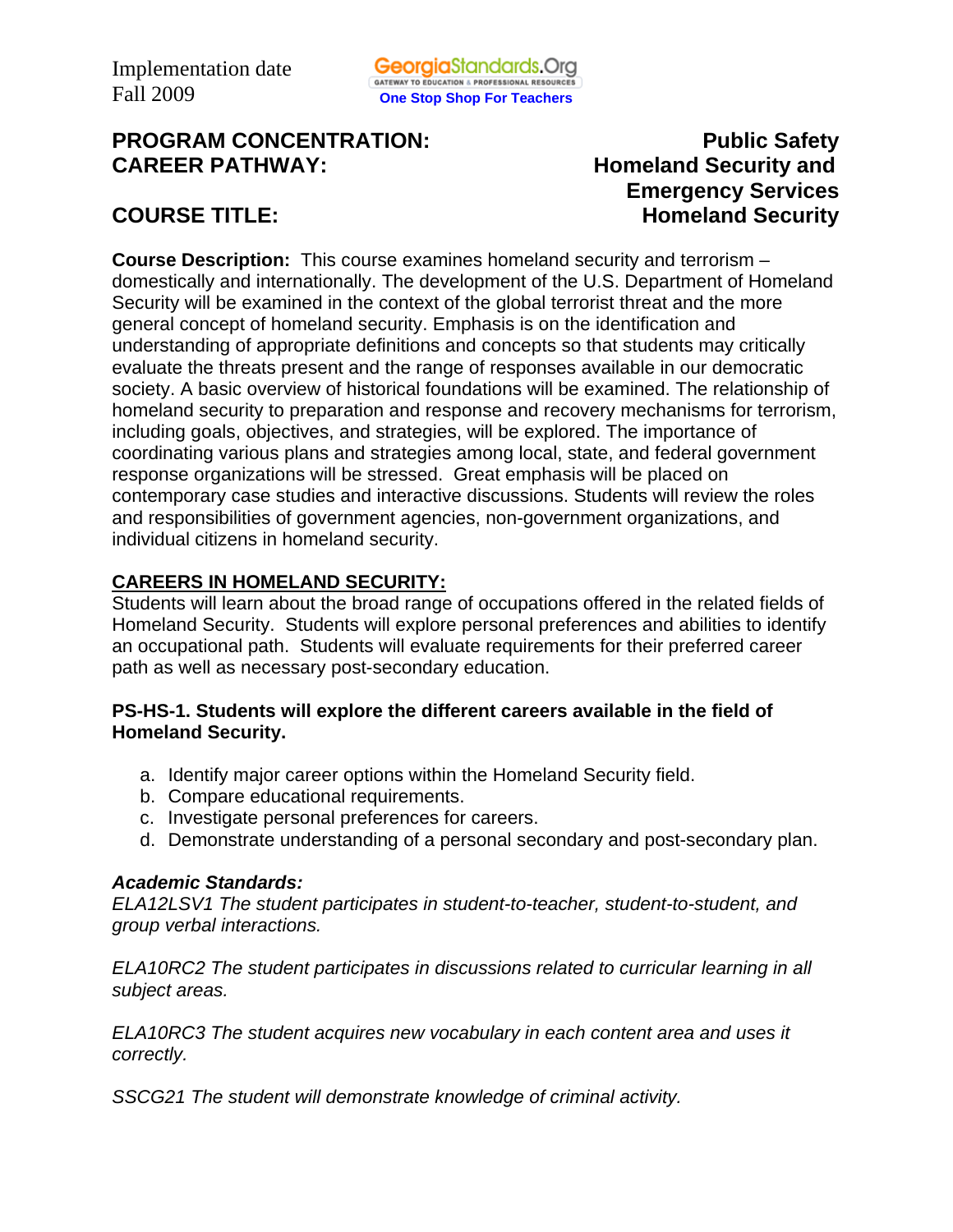*SSCG22 The student will demonstrate knowledge of the criminal justice process.* 

*SB2 Students will analyze how biological traits are passed on to successive generations.* 

# **HOMELAND SECURITY STRUCTURE, ORGANIZATION, AND JURISDICTION**

Students will learn about the structure and organization of Homeland Security agencies and departments at the federal, state, and local levels. Students will explore the various methods of organization of these agencies at the different levels of government and study diverse options available to jurisdictions to structure and organize their individual Homeland Security departments to best serve the needs of the jurisdiction. Students will evaluate diverse management and organizational styles of existing organizations.

### **PS-HS-2. Students will explore the various Homeland Security agencies and departments for their structure and organization at each level of government.**

- a. Identify structural and organizational styles and methods of diverse Homeland Security organizations.
- b. Compare the effectiveness and efficiencies of different organizations at the federal, state, and local levels of government.
- c. Evaluate various organizational styles and management of existing Homeland Security departments and agencies at different levels of government.
- d. Assess the role of private organizations within the Homeland Security system.

## *Academic Standards:*

*SSCG17 The student will demonstrate knowledge of the organization and powers of state and local government described in the Georgia Constitution.*

*SSCG15 The student will explain the functions of the departments and agencies of the federal bureaucracy.*

*SSCG4 The student will demonstrate knowledge of the organization and powers of the national government.* 

*SSUSH25 The student will describe changes in national politics since 1968.* 

*SSWH21 The student will analyze globalization in the contemporary world.* 

*SSCG5 The student will demonstrate knowledge of the federal system of government described in the United States Constitution.* 

# **COMMUNITY EMERGENCY RESPONSE TEAM (CERT) TRAINING**

Students will learn how to respond to emergencies in their community. This content follows the CERT certification program. CERT certification may be available for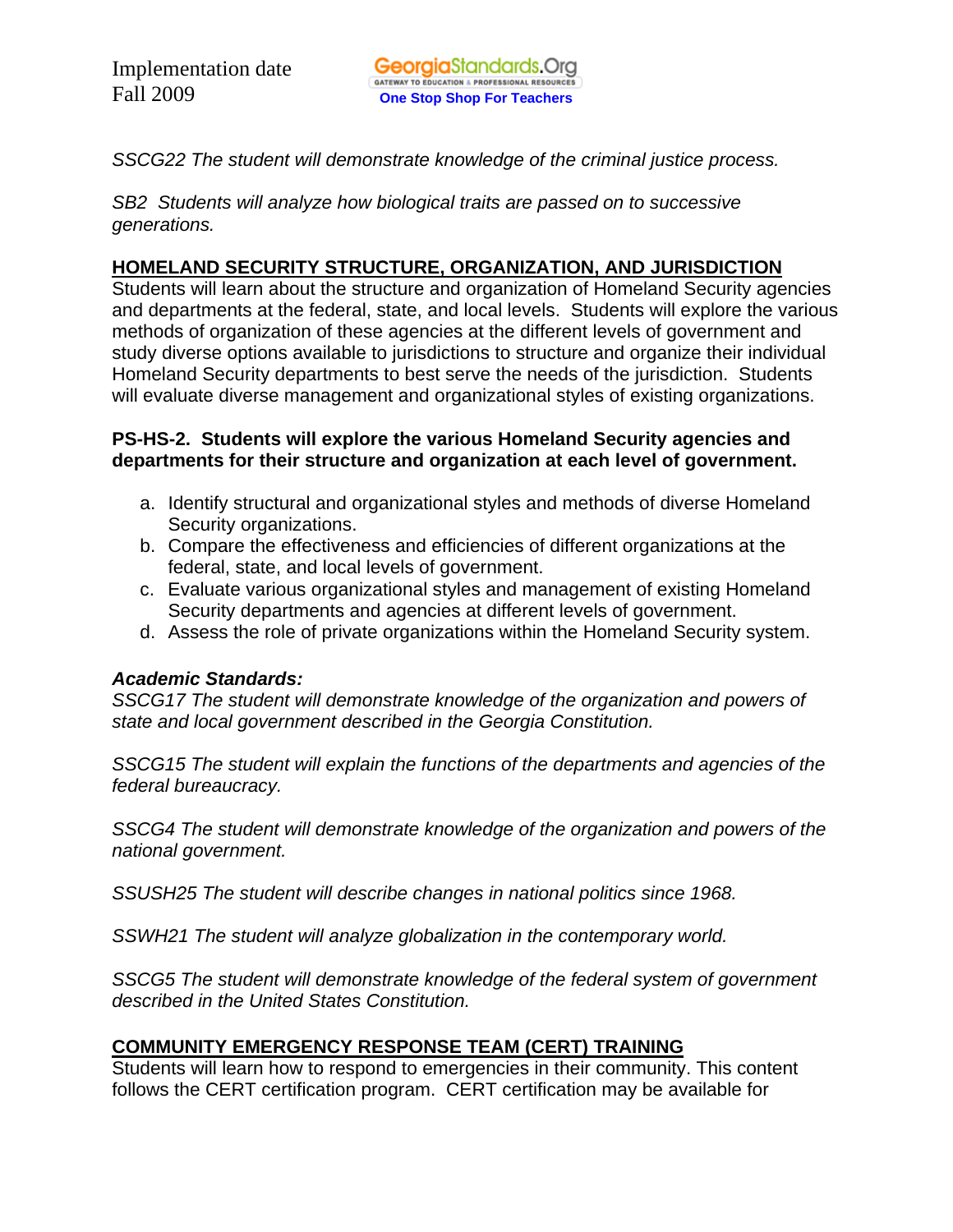students. Cardiopulmonary resuscitation instruction may provide certification where available. Disaster medical training may provide first aid certification where available.

**PS-HS-3. Students will discuss the history and basic overview of the following disaster preparedness/emergency management agencies, including but not limited to: Department of Homeland Security, Federal Emergency Management Agency (FEMA), Citizens Corps, and Georgia Emergency Management Agency (GEMA).** 

- a. Identify and briefly discuss the history of the most common national, regional, state, and local disaster preparedness/emergency management agencies.
- b. Discuss the primary focus of the Citizens Corps as identified by FEMA.
- c. Differentiate between the basic responsibilities of each in an emergency/disaster situation: Citizens Emergency Response Team Member, Medical Reserve Corps Representative, First Responders, and Emergency Medical Technicians.

# *Academic Standards:*

*SSCG4 The student will demonstrate knowledge of the organization and powers of the national government.* 

*SSCG5 The student will demonstrate knowledge of the federal system of government described in the United States Constitution.* 

*SSCG15 The student will explain the functions of the departments and agencies of the federal bureaucracy.* 

# **PS-HS-4. Students will demonstrate the steps of Basic Life Support (BLS).**

- a. Demonstrate cardiopulmonary resuscitation on an infant, a child, and an adult (simulate using manikins).
- b. Utilize personal protective devices and the use of standard precautions for disease prevention.
- c. Identify when cardiopulmonary resuscitation may be discontinued once it has been initiated.
- d. Demonstrate the application, operation, and maintenance of an automated external defibrillator trainer.

# *Academic Standards:*

*SAP1 Students will analyze anatomical structures in relationship to their physiological functions.* 

*SAP2 Students will analyze the interdependence of the integumentary, skeletal, and muscular systems as these relate to the protection, support and movement of the human body.* 

*SAP3 Students will assess the integration and coordination of body functions and their*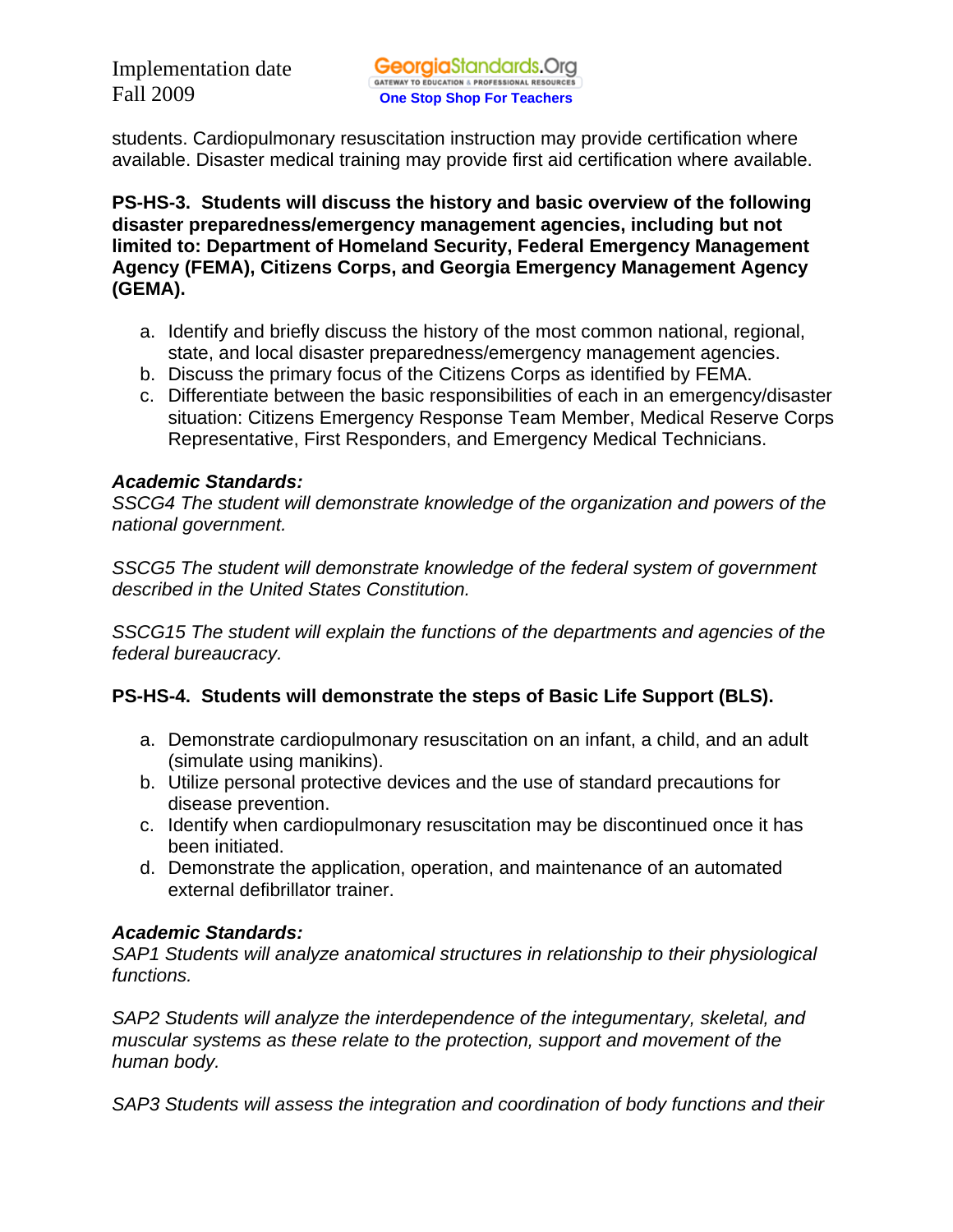*dependence on the endocrine and nervous systems to regulate physiological activities.* 

*SAP4 Students will analyze the physical, chemical, and biological properties of process systems as these relate to transportation, absorption and excretion, including the cardiovascular, respiratory, digestive, excretory and immune systems.* 

### **PS-HS-5. Students will identify the types of hazards most likely to affect his/her home and community and describe steps to prepare for emergencies.**

- a. Define a disaster and who makes up the response workforce.
- b. Analyze the potential effect of extreme emergencies and disasters on infrastructures, including but not limited to: transportation, electrical service, telephone communication, fuel, food, water, shelter, and emergency services.
- c. Identify potentially hazardous conditions in the various types of structures and their contents during a disaster.
- d. Evaluate the steps to reduce the risk of damage from hazards that threaten your area.
- e. Demonstrate preparing the home, school, workplace, and community in advance to minimize disaster repercussions, including but not limited to: assembling a disaster supply kit, developing a disaster plan, and designating a safe room.
- f. Understand the difference between evacuation versus sheltering in place.
- g. Understand the laws that protect disaster workers from liability.

## *Academic Standards:*

*SAP1 Students will analyze anatomical structures in relationship to their physiological functions.* 

*SAP2 Students will analyze the interdependence of the integumentary, skeletal, and muscular systems as these relate to the protection, support and movement of the human body.* 

*SAP3 Students will assess the integration and coordination of body functions and their dependence on the endocrine and nervous systems to regulate physiological activities.* 

*SAP4 Students will analyze the physical, chemical, and biological properties of process systems as these relate to transportation, absorption and excretion, including the cardiovascular, respiratory, digestive, excretory and immune systems.* 

*MM4P1 Students will solve problems (using appropriate technology).* 

*MM4P4 Students will make connections among mathematical ideas and to other disciplines.* 

**PS-HS-6. Students will understand the various origins of fires and classes of fires and the correct means to extinguish each type of fire.**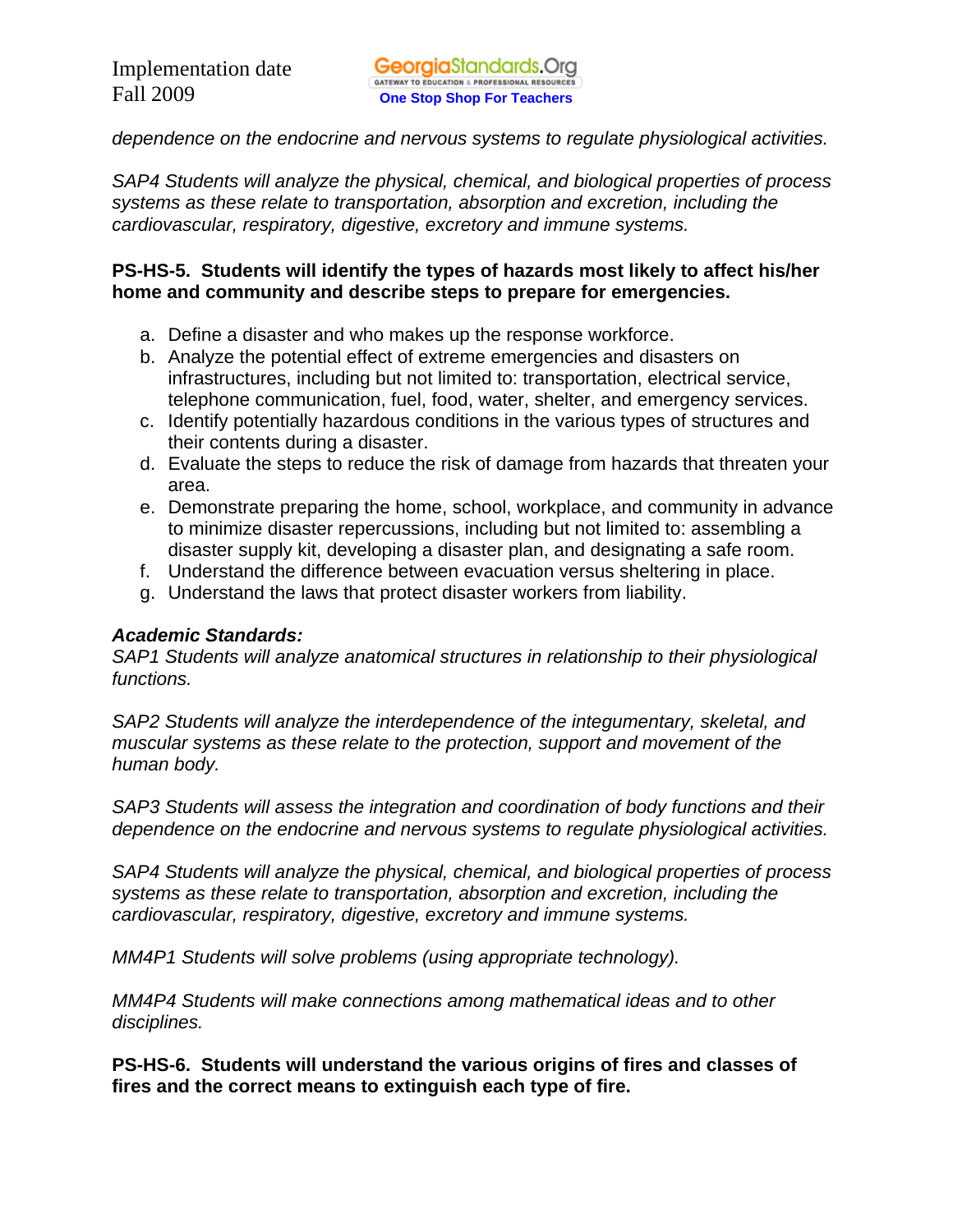- a. Explain the role that individuals play in fire safety.
- b. Identify and reduce potential fire risks in the home, school, and workplace.
- c. Conduct a basic size-up for a fire emergency.
- d. Understand minimum safety precautions including safety equipment and utility control.
- e. Identify locations of hazardous materials in the home and reduce the risk from hazardous materials in the home.
- f. Extinguish small fires using a fire extinguisher.

# *Academic Standards:*

*SC5 Students will understand that the rate at which a chemical reaction occurs can be affected by changing concentration, temperature, or pressure and the addition of a catalyst.* 

*MM4P1 Students will solve problems (using appropriate technology).* 

*MM4P4. Students will make connections among mathematical ideas and to other disciplines.* 

# **PS-HS-7. Students will demonstrate the ability to identify and treat injuries of victims in a disaster or emergency situation.**

- a. Identify the "killers" (airway obstruction, bleeding, and shock).
- b. Apply techniques for opening the airway, controlling bleeding, and treating for shock.
- c. Conduct triage under simulated disaster conditions.
- d. Take appropriate sanitation measures to protect the public health.
- e. Perform head-to-toe patient assessments.
- f. Apply splints to suspected fractures and sprains and employ basic treatments for other wounds.

# *Academic Standards:*

*SAP1 Students will analyze anatomical structures in relationship to their physiological functions.* 

*SAP2 Students will analyze the interdependence of the integumentary, skeletal, and muscular systems as these relate to the protection, support and movement of the human body.* 

*SAP3 Students will assess the integration and coordination of body functions and their dependence on the endocrine and nervous systems to regulate physiological activities.* 

*SAP4 Students will analyze the physical, chemical, and biological properties of process systems as these relate to transportation, absorption and excretion, including the cardiovascular, respiratory, digestive, excretory and immune systems.*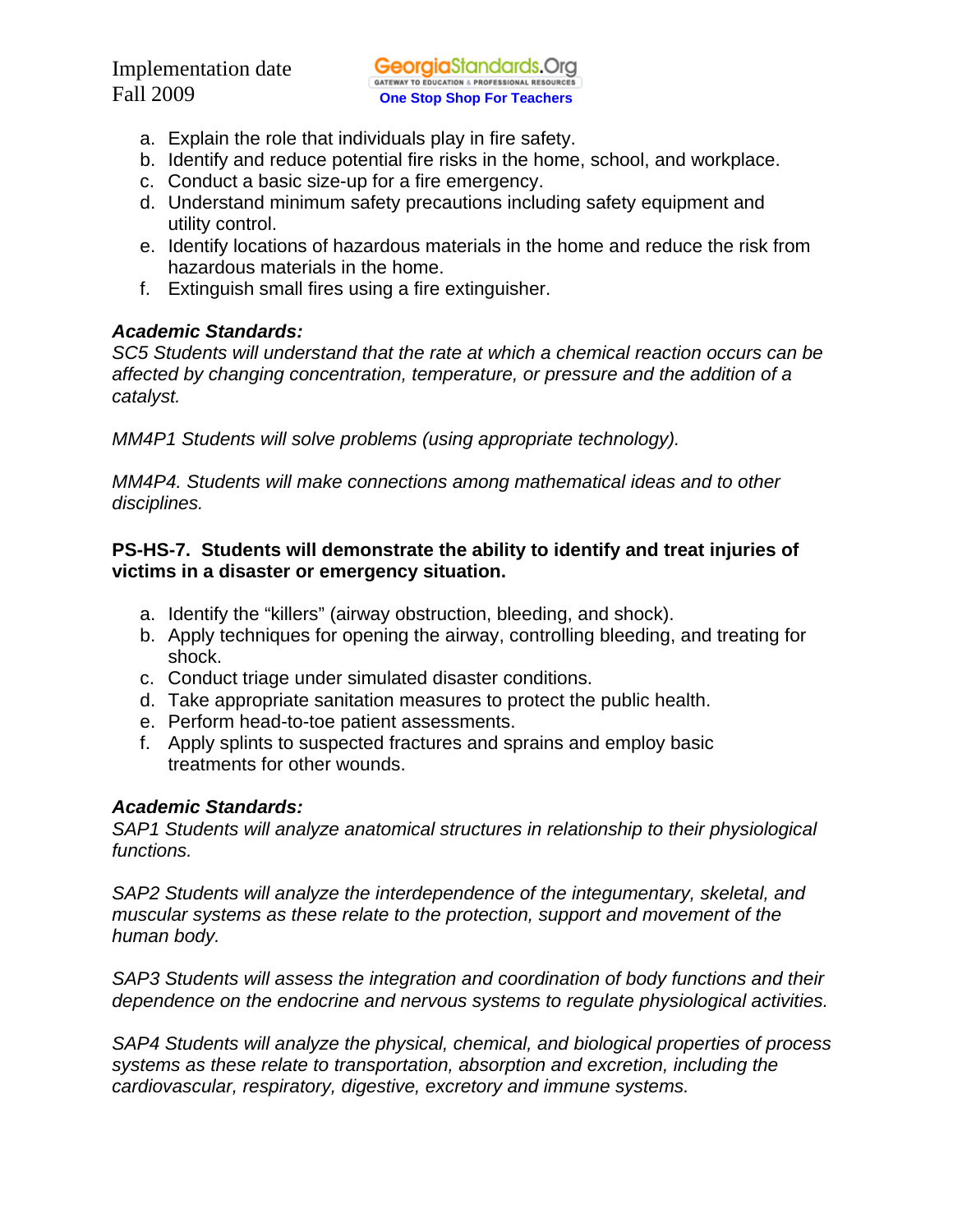**PS-HS-8. Students will analyze the components of an effective search and rescue operation (size-up, search, and rescue) including the methods/techniques that rescuers can use to locate and safely remove victims.** 

- a. Identify size-up requirements for potential search and rescue situations.
- b. Describe the most common techniques for searching a structure.
- c. Distinguish between simple and complex access.
- d. Demonstrate the use of safe techniques for debris removal and victim extrication, including but not limited to: the use fulcrums and leverage, cribbing techniques, and victim transportation maneuvers.
- e. Describe methods to protect rescuers during search and rescue operations.
- f. Understand the role that maps and Global Positioning Systems (GPS) play in search and rescue operations.
- g. Demonstrate proper communication with both emergency dispatch (911) and other rescuers.

# *Academic Standards:*

*MM2P1 Students will solve problems using appropriate technology.* 

*MM2P4 Students will make connections among mathematical ideas and to other disciplines***.** 

*MM2P5 Students will represent mathematics in multiple ways.* 

**PS-HS-9. Students will evaluate techniques for managing intra-personal reactions to emergency/disaster situations to assist in effectively meeting the needs of the victims and rescuers.** 

- a. Describe the disaster and post-disaster emotional environment.
- b. Describe the steps that rescuers can take to relieve personal stress and the stress of disaster survivors.

## *Academic Standards:*

*ELA10RC2 The student participates in discussions related to curricular learning in all subject areas.* 

*ELA10RC3 The student acquires new vocabulary in each content area and uses it correctly.* 

*ELA12LSV1 The student participates in student-to-teacher, student-to-student, and group verbal interactions.* 

# **PS-HS-10. Students will define terrorism and identify common terrorist goals.**

- a. Identify potential targets in the community.
- b. Discuss operating procedures for a terrorist incident.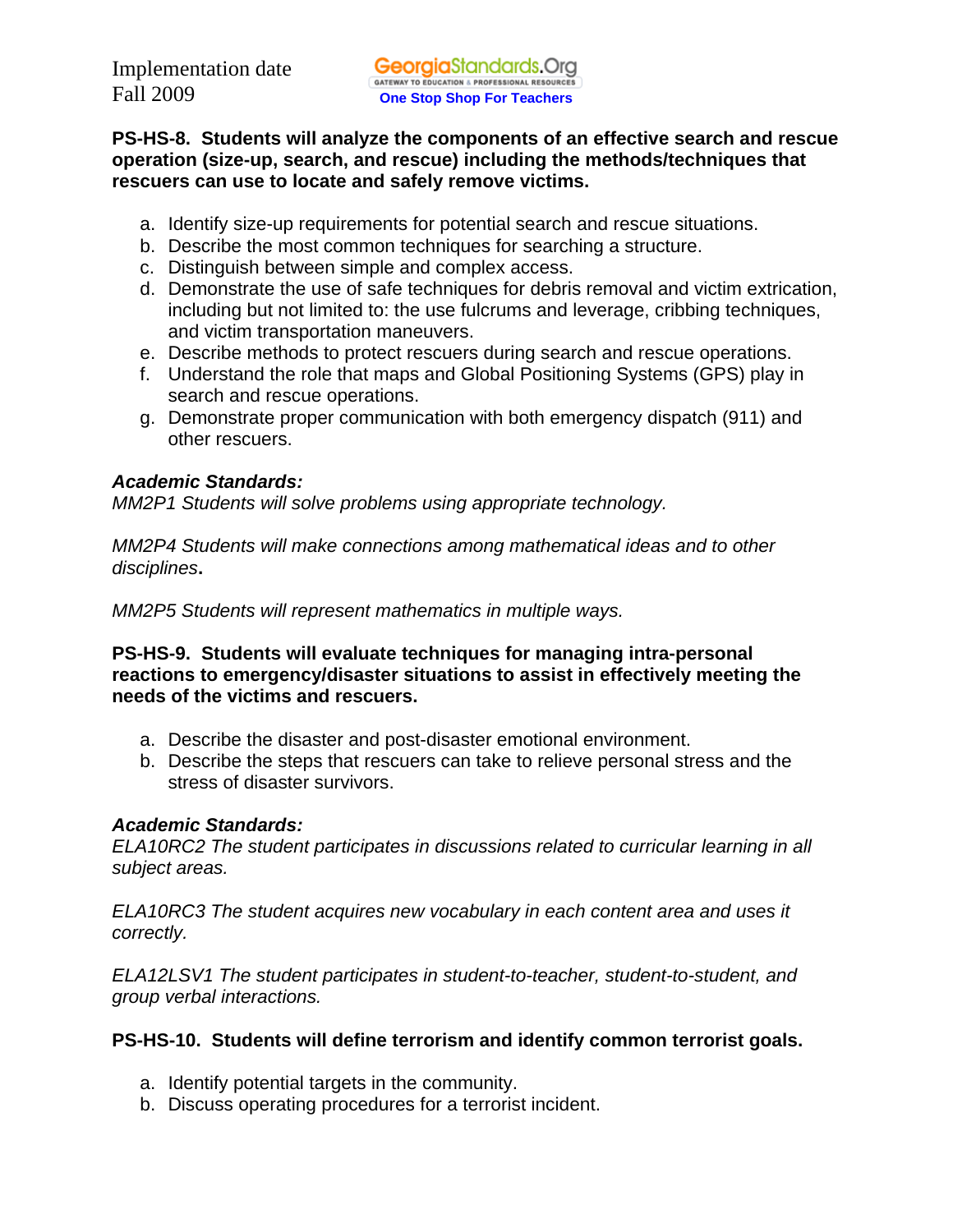- c. Identify the most commonly used terrorist weapons.
- d. Discuss the B-NICE indicators and the cues that help to identify when a terrorist attack has occurred.
- e. Describe the actions to take following a suspected terrorist incident.

#### *Academic Standards:*

*MM4P1 Students will solve problems (using appropriate technology).* 

*MM4P2 Students will reason and evaluate mathematical arguments.* 

*SAP3 Students will assess the integration and coordination of body functions and their dependence on the endocrine and nervous systems to regulate physiological activities.* 

*SAP4 Students will analyze the physical, chemical, and biological properties of process systems as these relate to transportation, absorption and excretion, including the cardiovascular, respiratory, digestive, excretory and immune systems.* 

*SC5 Students will understand that the rate at which a chemical reaction occurs can be affected by changing concentration, temperature, or pressure and the addition of a catalyst.* 

*SPS3 Students will distinguish the characteristics and components of radioactivity.* 

*SP3 Students will evaluate the forms and transformations of energy.* 

*SP4 Students will analyze the properties and applications of waves.* 

## **INTERNATIONAL TERRORISM**

Students will become familiar with the ideals and ideologies of various known international terrorist organizations. Students will distinguish and identify traits and modus operendi of various organizations and discuss differences and commonalities of these organizations.

## **PS-HS-11. Students will describe international terrorist organizations.**

- a. Define terrorism and how it differs from common criminal acts.
- b. Identify major international terrorist organizations and their respective ideologies.
- c. Explore the historical context of current terrorist organizations and historical events of terrorism on the international scene.
- d. Explain the role of religion in terrorist groups.

## *Academic Standards:*

*ELA12LSV1 The student participates in student-to-teacher, student-to-student, and group verbal interactions.* 

*ELA10RC2 The student participates in discussions related to curricular learning in all*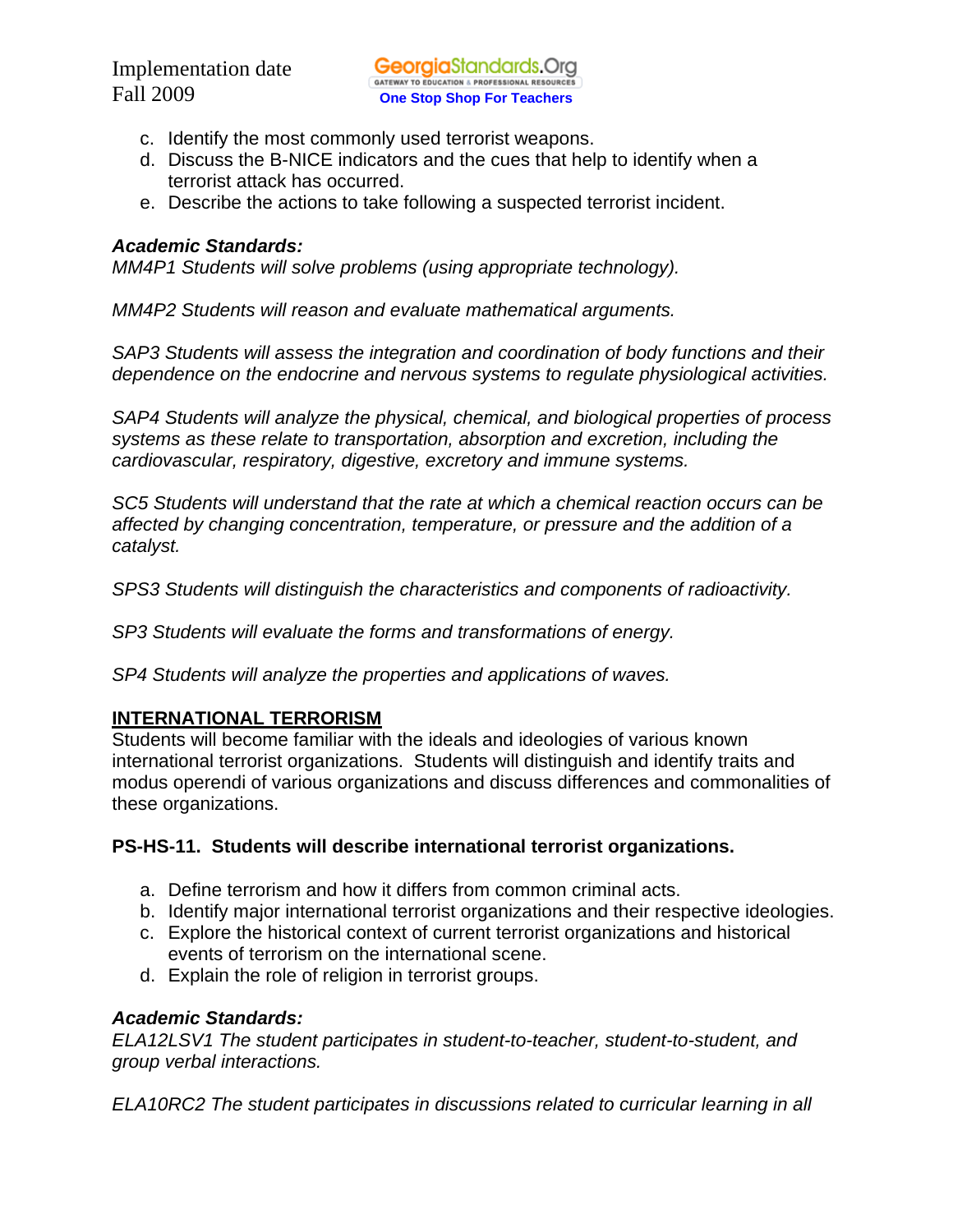*subject areas.* 

*SSEMI3 The student will explain how markets, prices, and competition influence economic behavior.* 

*SSUSH23 The student will describe and assess the impact of political developments between 1945 and 1970.* 

*SSUSH24 The student will analyze the impact of social change movements and organizations of the 1960s.* 

*SSUSH25 The student will describe changes in national politics since 1968.* 

# **PS-HS-12. Students will identify techniques used in terrorist investigations.**

- a. Define methods used in terrorist and terrorism investigations.
- b. Assess and debate inappropriate investigative techniques.
- c. Discuss appropriate use of surveillance and confidential informants.
- d. Identify appropriate undercover investigations and organizational structure.
- e. Discuss technical investigative techniques and the use of wiretaps.
- f. Identify methods used to locate fugitive terrorists.

## *Academic Standards:*

*ELA10RC3 The student acquires new vocabulary in each content area and uses it correctly.* 

*SSCG16 The student will demonstrate knowledge of the operation of the federal judiciary.* 

*SSCG20 The student will describe the tools used to carry out United States foreign policy (diplomacy; economic, military, and humanitarian aid; treaties; sanctions and military intervention).* 

*SSCG21 The student will demonstrate knowledge of criminal activity.* 

*SSCG22 The student will demonstrate knowledge of the criminal justice process.* 

# **DOMESTIC TERRORISM**

Students will explore various domestic terrorist organizations within the continental United States and examine terrorist acts that have taken place in the United States.

# **PS-HS-13. Students will describe domestic terrorist organizations.**

- a. Define terrorism and how it differs from common criminal acts in the United States.
- b. Analyze the FBI definition of terrorism.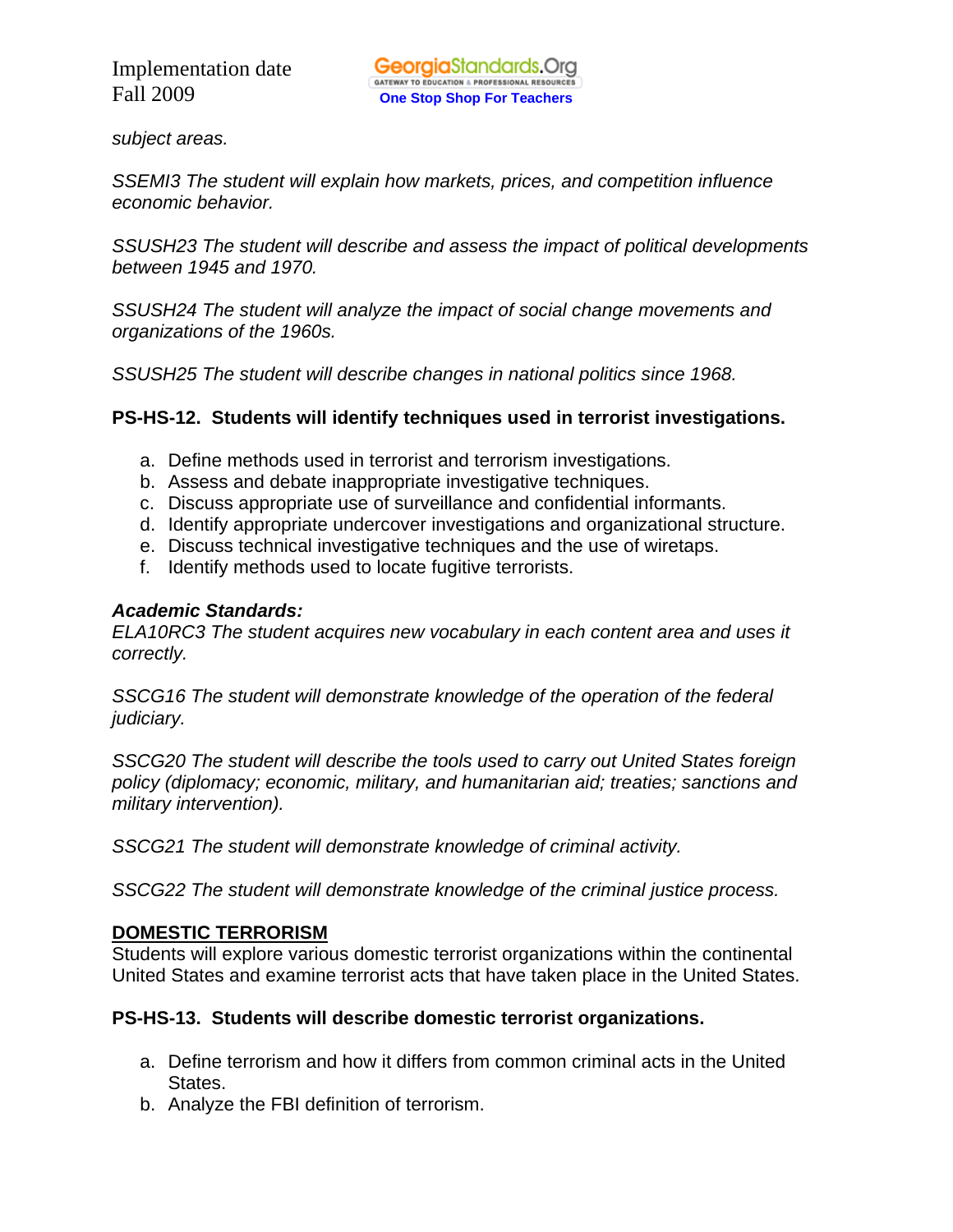- c. Identify major domestic terrorist organizations and their respective goals and ideologies.
- d. Explore the historical context of current terrorist organizations and historical events of terrorism in the United States.

## *Academic Standards:*

*SSCG16 The student will demonstrate knowledge of the operation of the federal judiciary.* 

*SSCG17 The student will demonstrate knowledge of the organization and powers of state and local government described in the Georgia Constitution.*

*SSCG15 The student will explain the functions of the departments and agencies of the federal bureaucracy.* 

*SSCG18 The student will demonstrate knowledge of the powers of Georgia's state and local governments.* 

*SSWH20 The student will examine change and continuity in the world since the 1960s.* 

# **PS-HS-14. Students will identify domestic counter terrorism measures.**

- a. Define censorship issues and the use of the media to combat domestic terrorism.
- b. Review and discuss past investigations of terrorist actions in the U.S.
- c. Identify the means to locate potential targets of domestic terrorism.
- d. Identify the means to collect, interpret, and disseminate terrorist background information.
- e. Research federal laws for the prevention and intervention of domestic terrorism planning.

# *Academic Standards:*

*ELA10RC3 The student acquires new vocabulary in each content area and uses it correctly.* 

*SSCG16 The student will demonstrate knowledge of the operation of the federal judiciary.* 

*SSCG20 The student will describe the tools used to carry out United States foreign policy (diplomacy; economic, military, and humanitarian aid; treaties; sanctions and military intervention).* 

*SSCG21 The student will demonstrate knowledge of criminal activity.* 

*SSCG22 The student will demonstrate knowledge of the criminal justice process.* 

# **TERRORIST TACTICS**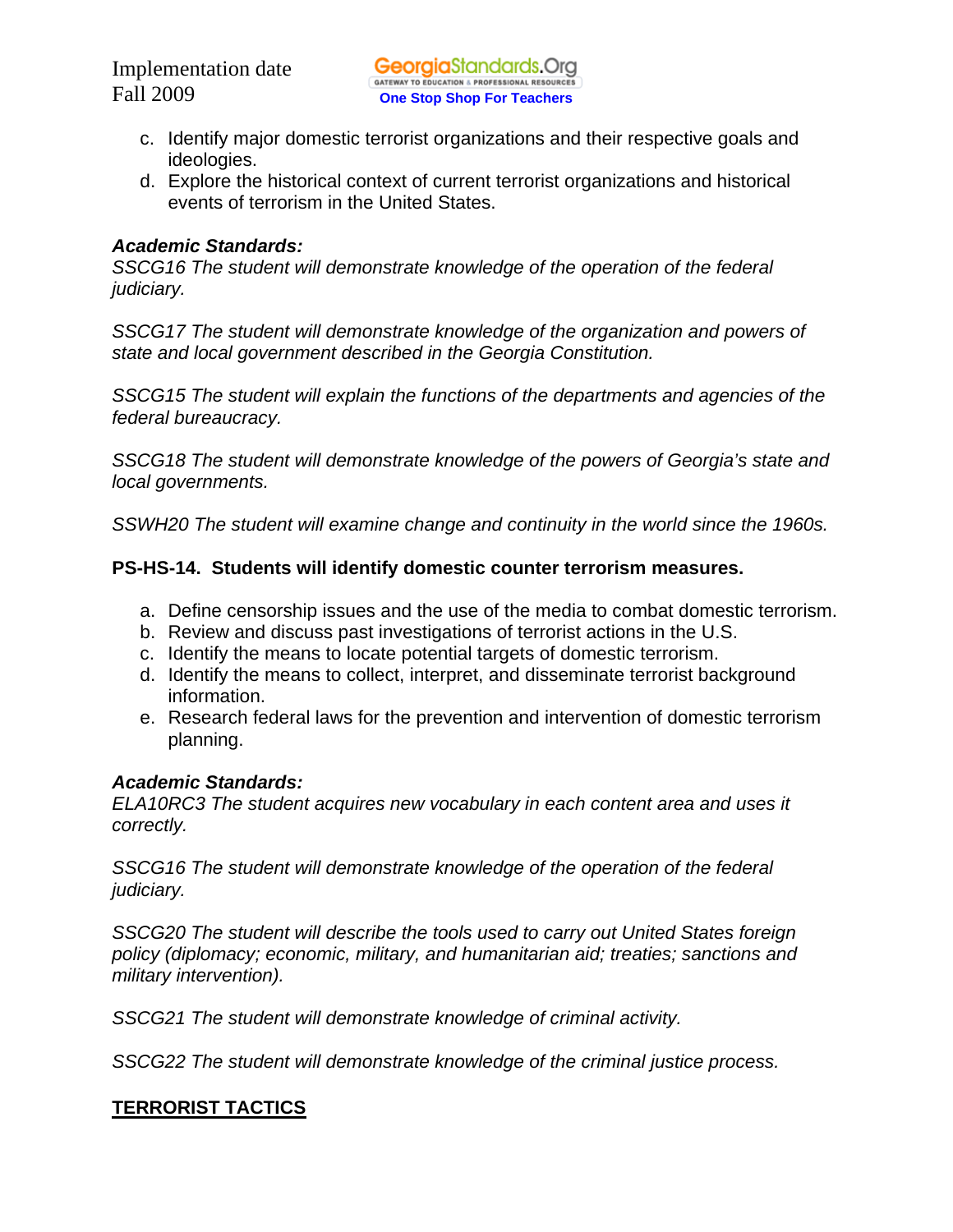Students will compare various known terrorist organizations and investigate the similarities and differences in tactics employed by these organizations. Students will identify and categorize numerous acts of terrorism with the intent of defining tactics employed and the relative effectiveness of these events in achieving the stated goals of each.

# **PS-HS-15. Students will identify methods used by terrorist organizations to accomplish their objectives.**

- a. Contrast the various tactics of known terrorist organizations.
- b. Analyze the effects and efficiencies of the various tactics studied and explain the differences in tactics by category or organization.
- c. Contrast the differences in tactics and explain the reason for the tactical methods employed by the organizations studied.
- d. Discuss several case studies of terrorist acts with regard to historical context and tactics employed in each case.

# *Academic Standards:*

*ELA12LSV1 The student participates in student-to-teacher, student-to-student, and group verbal interactions.* 

*SSCG16 The student will demonstrate knowledge of the operation of the federal judiciary.* 

*SSCG15 The student will explain the functions of the departments and agencies of the federal bureaucracy.* 

*SSWH20 The student will examine change and continuity in the world since the 1960s.* 

# **COMMUNITY PREPARATION FOR TERRORISM**

Students will collect and analyze various documents, brochures, and informational sources, both government and private, highlighting community preparations for terrorism. Students will compose and publish a brochure as a class project specifically addressing one form of community preparedness for terrorism, i.e. biological, chemical, radiological, or conventional explosive.

# **PS-HS-16. Students will create a terrorism preparation awareness plan for their community.**

- a. Identify credible sources for terrorism preparedness information.
- b. Describe methods of information dissemination to the public and to corporate and government organizations.
- c. Judge the effectiveness of various channels for information and training dissemination.
- d. Recommend improvements in current methods of information collection and dissemination of terrorism preparedness information.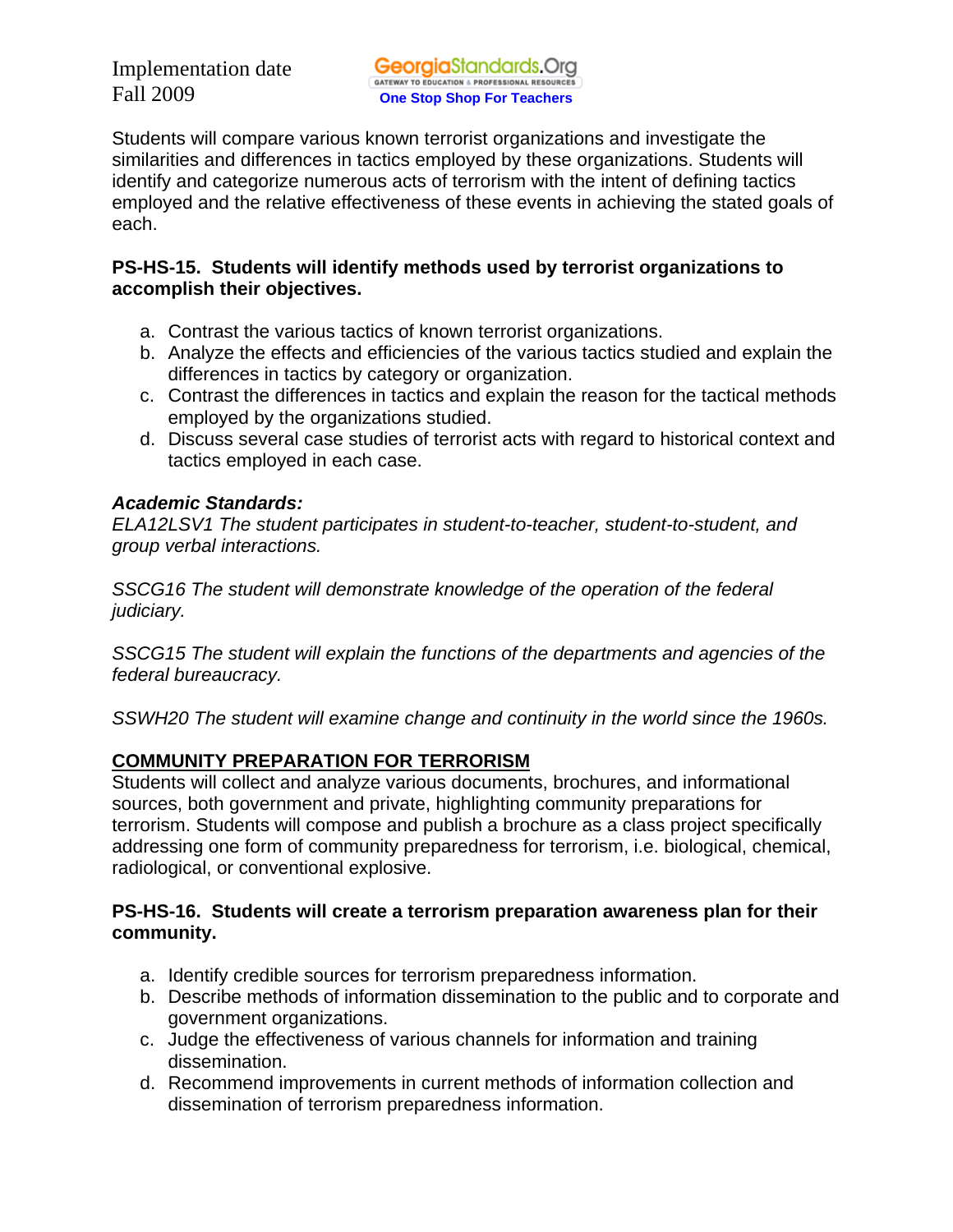e. Compare and differentiate between community preparation for natural emergencies and disasters with community preparation for terrorism.

## *Academic Standards:*

*ELA12LSV1 The student participates in student-to-teacher, student-to-student, and group verbal interactions.* 

*ELA10RC2 The student participates in discussions related to curricular learning in all subject areas.* 

*ELA10RC3 The student acquires new vocabulary in each content area and uses it correctly.* 

*SSCG17 The student will demonstrate knowledge of the organization and powers of state and local government described in the Georgia Constitution.*

*SSCG18 The student will demonstrate knowledge of the powers of Georgia's state and local governments.* 

# **CONSTITUTIONAL LAW, CRIMINAL LAW, AND THE PATRIOT ACT**

Students will overview constitutional and criminal law with emphasis on current developments with regard to the Patriot Act. Students will review and analyze Presidential Directives (PD) 5 and 8 and define its effects on current case law. Students will conduct case studies of legal precedent cases pertaining to PD 5 and 8.

# **PS-HS-17. Students will apply constitutional law, criminal law, Presidential Directives, and other relevant laws to given legal scenarios.**

- a. Define and discuss the fourth amendment and associated case law.
- b. Define and discuss the fifth amendment and associated case law.
- c. Define and discuss the sixth amendment and associated case law.
- d. Identify general constitutional limitations in preventing or prohibiting terrorism.
- e. Identify specific legal restraints and limitations on search and seizure during terrorism investigations.
- f. Identify specific legal restraints and limitations on detention and arrests of a suspected terrorist.
- g. Analyze the investigation, apprehension, interrogation methods, and prosecution of terrorists.
- h. Examine the need for Presidential Directives and Executive Orders in addressing current terrorist activities.
- i. Interpret case studies of suicide bomber scenarios and the need for legislative actions to address this emerging threat.
- j. Describe the command and control authority allowed under current federal and state laws given to individual agencies and departments.

# *Academic Standards:*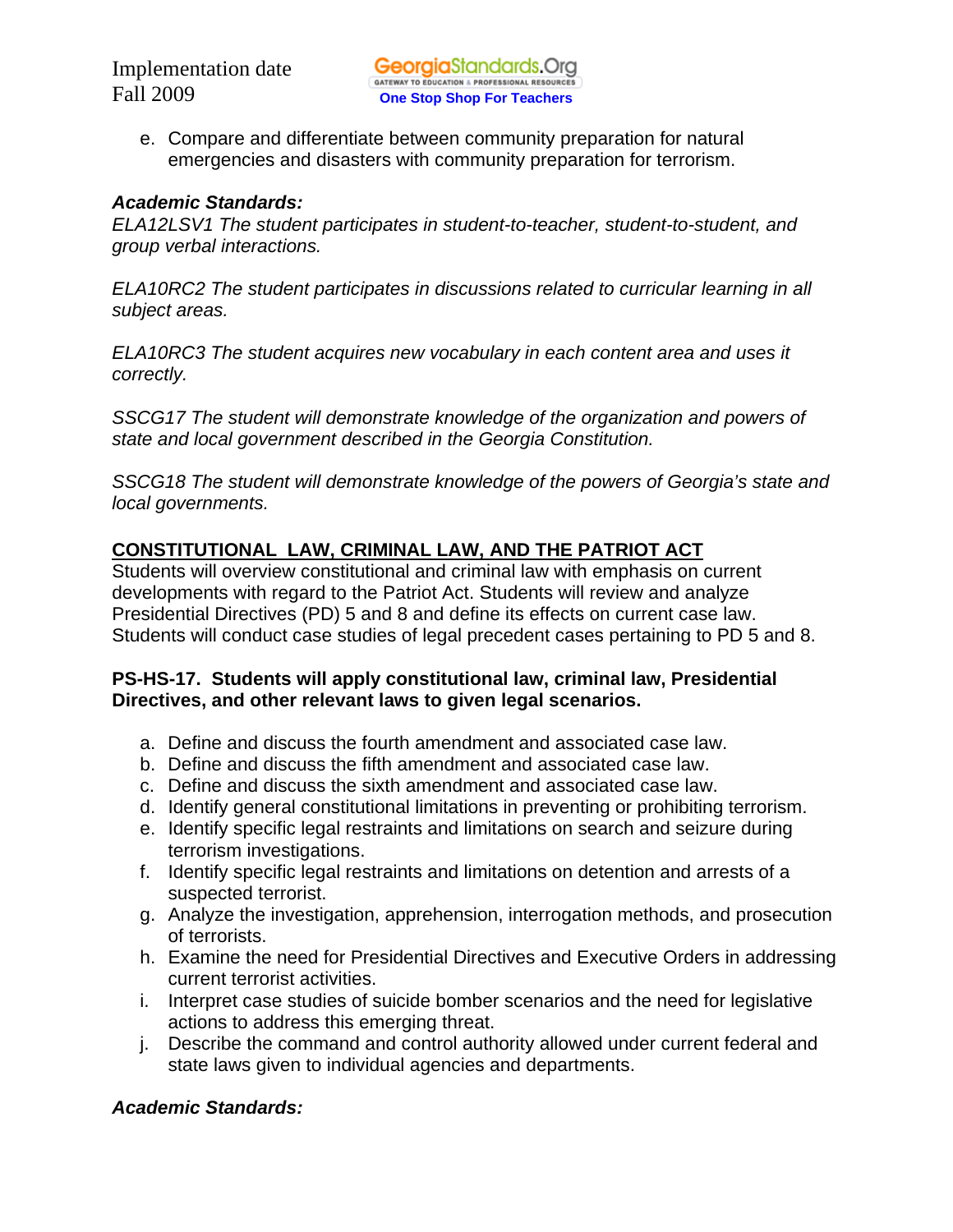*SSCG18 The student will demonstrate knowledge of the powers of Georgia's state and local governments.* 

*SSCG16 The student will demonstrate knowledge of the operation of the federal judiciary.* 

*SSCG15 The student will explain the functions of the departments and agencies of the federal bureaucracy.* 

*SSCG12 The student will analyze the various roles played by the President of the United States; include Commander-in-Chief of the Armed Forces, chief executive, chief agenda setter, representative of the nation, chief of state, foreign policy leader, and party leader.* 

# **COMMUNICATIONS AND DISPATCH**

Students will explore current and future technologies addressing interoperability of existing communications and dispatch infrastructure. Additionally, students may prepare themselves for a career and certification as a 911 communications dispatcher.

### **PS-HS-18. Students will explain the various technologies that exist for the operations of public safety communications centers.**

- a. Define the "Three P's (policy, procedure, and protocol).
- b. Explain the need for confidentiality in pubic safety communication.
- c. Explain the role of the emergency dispatcher.

#### *Academic Standards:*

*ELA12LSV1 The student participates in student-to-teacher, student-to-student, and group verbal interactions.* 

*ELA10RC2 The student participates in discussions related to curricular learning in all subject areas.* 

*SSCG21 The student will demonstrate knowledge of criminal activity.* 

*SSCG22 The student will demonstrate knowledge of the criminal justice process.* 

## **PS-HS-19. Students will demonstrate professional communication skills in a variety of situations.**

- a. Demonstrate the use of active and passive listening skills.
- b. Use proper verbal and non verbal communication.
- c. Discuss the role of cultural diversity as it applies to public safety communication.
- d. Explain problems and solutions when processing calls from people with hearing and speech impairments.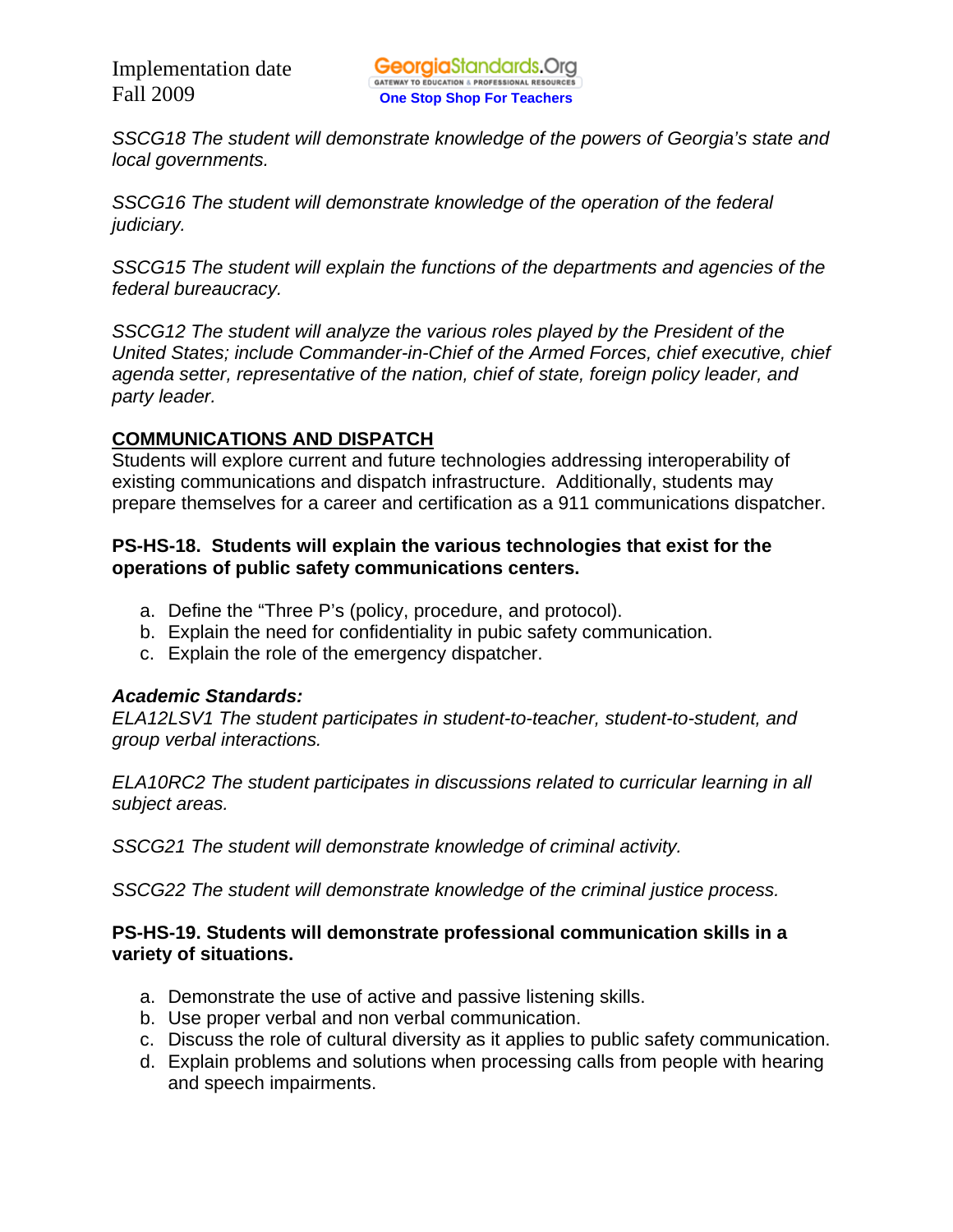## *Academic Standards:*

*ELA12LSV1 The student participates in student-to-teacher, student-to-student, and group verbal interactions.* 

*ELA10RC2 The student participates in discussions related to curricular learning in all subject areas.* 

*SAP1 Students will analyze anatomical structures in relationship to their physiological functions.*

*SSCG6 The student will demonstrate knowledge of civil liberties and civil rights.* 

*SSCG21 The student will demonstrate knowledge of criminal activity.*

## **PS-HS-20. Students will process an emergency call through role playing.**

- a. Describe procedures and protocols utilized when processing calls.
- b. Explain processes used with various types of callers.
- c. Describe techniques used to process high-risk calls for service.

#### *Academic Standards:*

*ELA12LSV1 The student participates in student-to-teacher, student-to-student, and group verbal interactions.* 

*ELA10RC2 The student participates in discussions related to curricular learning in all subject areas.* 

*SSCG21 The student will demonstrate knowledge of criminal activity.* 

*SSCG22 The student will demonstrate knowledge of the criminal justice process.* 

## **PS-HS-21. Students will explain various types of calls that dispatchers might receive.**

- a. List and explain the three general types of calls (police, fire, and medical).
- b. Explain the procedure used for most police calls for service.
- c. Explain the procedure used for most fire calls for service.
- d. Explain the procedure used for most medical calls for service.

#### *Academic Standards:*

*ELA12LSV1 The student participates in student-to-teacher, student-to-student, and group verbal interactions.* 

*ELA10RC2 The student participates in discussions related to curricular learning in all subject areas.*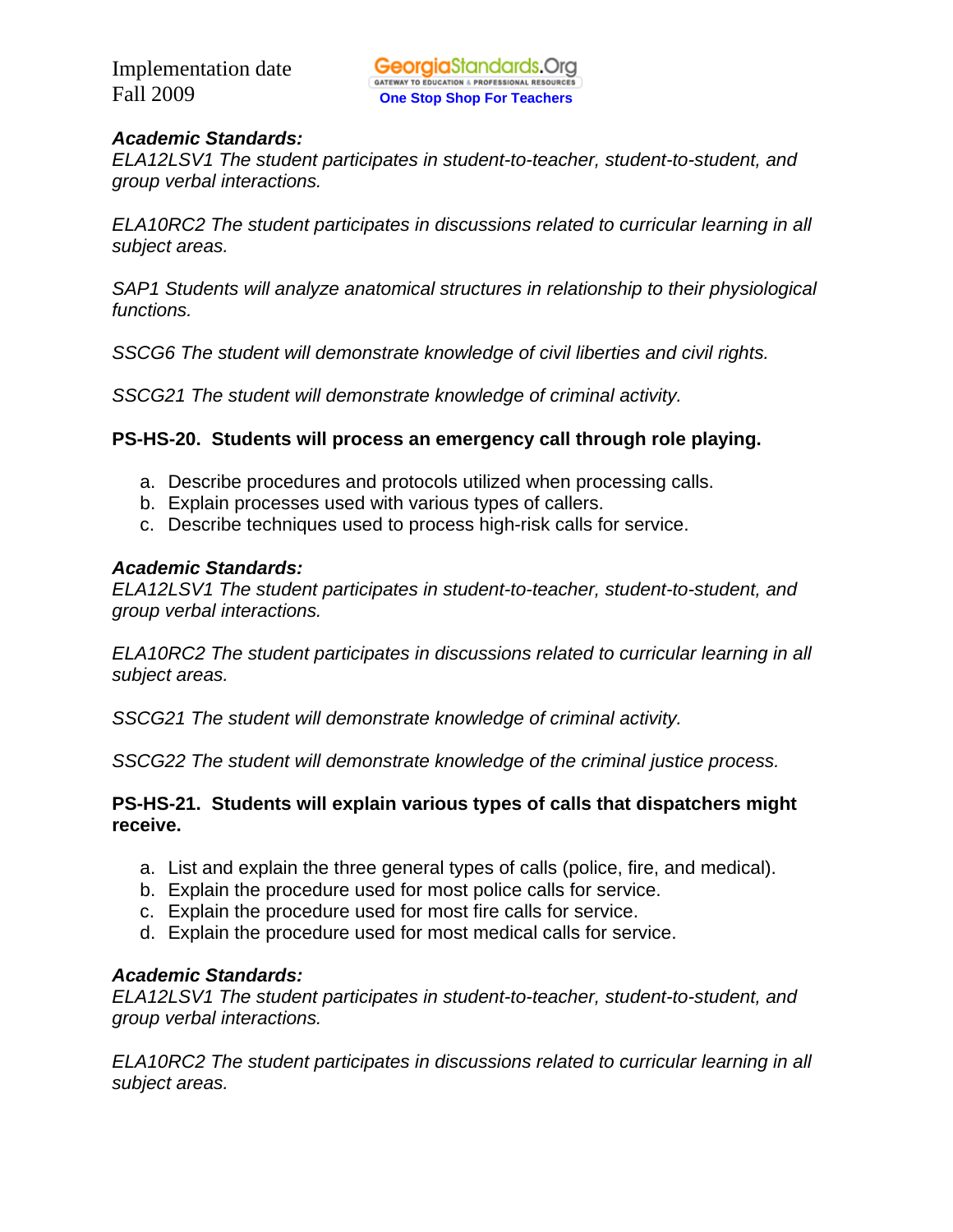*SSCG21 The student will demonstrate knowledge of criminal activity.* 

*SSCG22 The student will demonstrate knowledge of the criminal justice process.* 

## **PS-HS-22. Students will study civil liability of a communications dispatcher.**

- a. Explain the four elements of a tort that are required to prove negligence.
- b. Describe the relationship between risk management and liability.
- c. Explain how the public safety dispatcher might conform his actions for the purpose of protection from civil liability.

## *Academic Standards:*

*SSCG15 The student will explain the functions of the departments and agencies of the federal bureaucracy.* 

*SSCG18 The student will demonstrate knowledge of the powers of Georgia's state and local governments.* 

*ELA12C1 The student demonstrates understanding and control of the rules of the English language, realizing that usage involves the appropriate application of conventions and grammar in both written and spoken formats.* 

## **PS-HS-23. Students will understand stress and the effect it has on the human body.**

- a. Identify the signs of stress and burnout.
- b. Explain the effect of stress on the human body.
- c. Identify unique stressors to public safety dispatchers.

# *Academic Standard:*

*SAP3. Students will assess the integration and coordination of body functions and their dependence on the endocrine and nervous systems to regulate physiological activities.* 

# **Reading Across the Curriculum**

## **Reading Standard Comment**

After the elementary years, students engage in reading for learning. This process sweeps across all disciplinary domains, extending even to the area of personal learning. Students encounter a variety of informational as well as fictional texts, and they experience text in all genres and modes of discourse. In the study of various disciplines of learning (language arts, mathematics, science, social studies), students must learn through reading the communities of discourse of each of those disciplines. Each subject has its own specific vocabulary, and for students to excel in all subjects, they must learn the specific vocabulary of those subject areas in *context*.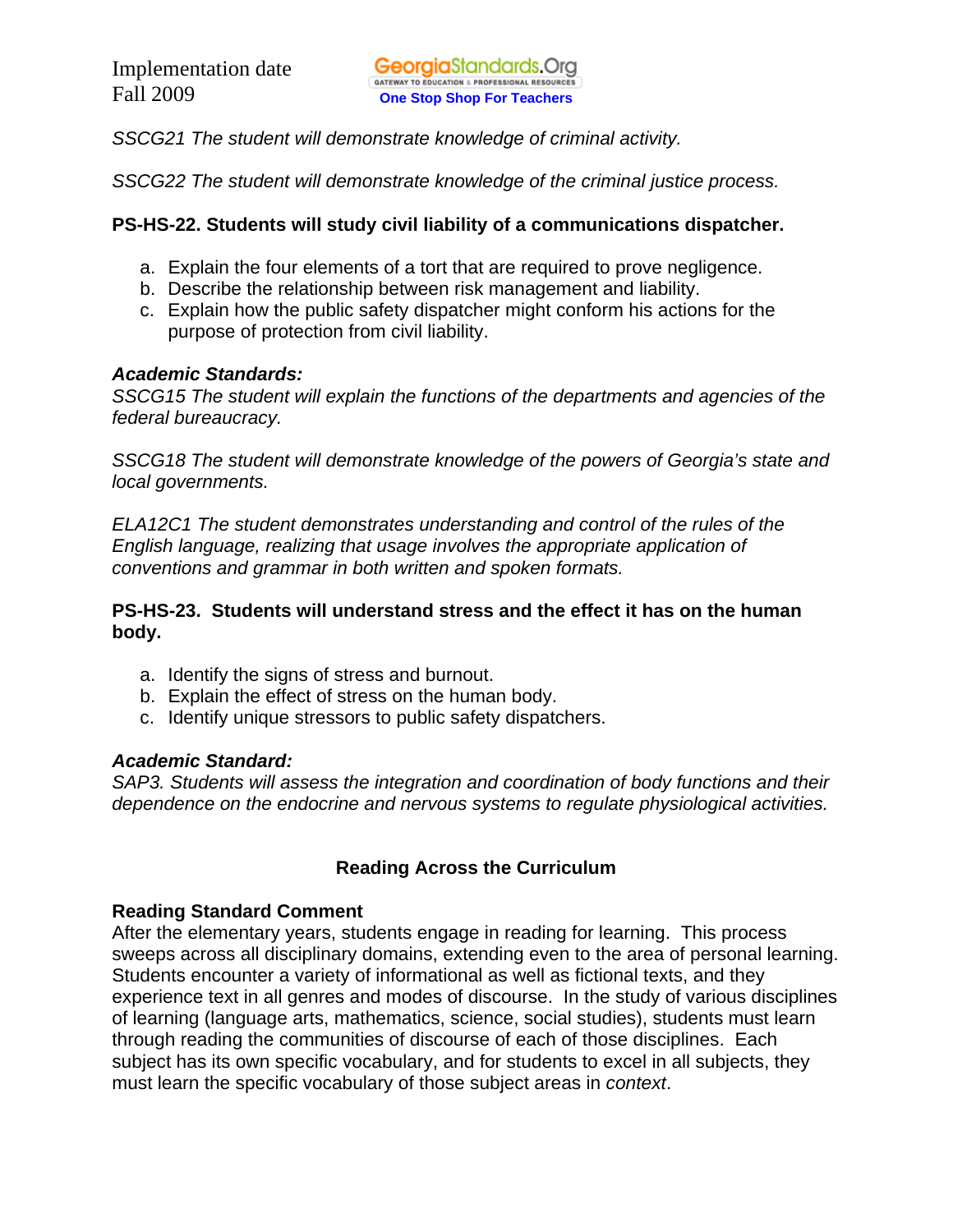Beginning with the middle grades years, students begin to self-select reading materials based on personal interests established through classroom learning. Students become curious about science, mathematics, history, and literature as they form contexts for those subjects related to their personal and classroom experiences. As students explore academic areas through reading, they develop favorite subjects and become confident in their verbal discourse about those subjects.

Reading across curriculum content develops both academic and personal interests in students. As students read, they develop both content and contextual vocabulary. They also build good habits for reading, researching, and learning. The Reading Across the Curriculum standard focuses on the academic and personal skills students acquire as they read in all areas of learning.

## *CTAE-RC-1 Students will enhance reading in all curriculum areas by:*  **Reading in All Curriculum Areas**

-Read a minimum of 25 grade-level appropriate books per year from a variety of subject disciplines and participate in discussions related to curricular learning in all areas.

-Read both informational and fictional texts in a variety of genres and modes of discourse.

-Read technical texts related to various subject areas.

#### **Discussing Books**

-Discuss messages and themes from books in all subject areas.

-Respond to a variety of texts in multiple modes of discourse.

-Relate messages and themes from one subject area to messages and themes in another area.

-Evaluate the merit of texts in every subject discipline.

-Examine author's purpose in writing.

-Recognize the features of disciplinary texts.

## **Building Vocabulary Knowledge**

-Demonstrate an understanding of contextual vocabulary in various subjects.

-Use content vocabulary in writing and speaking.

-Explore understanding of new words found in subject area texts.

## **Establishing Context**

-Explore life experiences related to subject area content.

 -Discuss in both writing and speaking how certain words are subject area related. -Determine strategies for finding content and contextual meaning for unknown

words.

# **CTAE Foundation Skills**

The Foundation Skills for Career, Technical and Agricultural Education (CTAE) are critical competencies that students pursuing any career pathway should exhibit to be successful. As core standards for all career pathways in all program concentrations,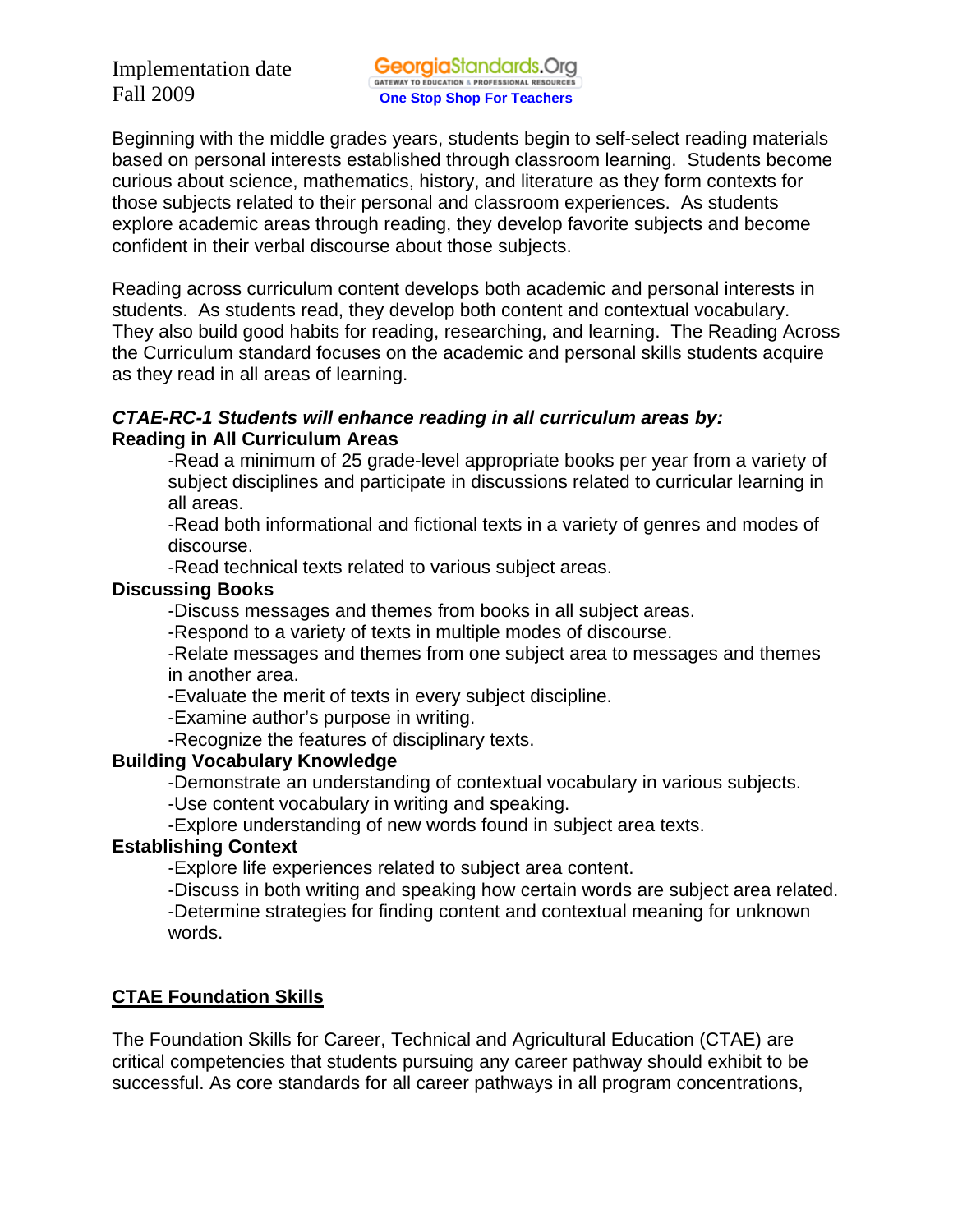these skills link career, technical and agricultural education to the state's academic performance standards.

The CTAE Foundation Skills are aligned to the foundation of the U. S. Department of Education's 16 Career Clusters. Endorsed by the National Career Technical Education Foundation (NCTEF) and the National Association of State Directors of Career Technical Education Consortium (NASDCTEc), the foundation skills were developed from an analysis of all pathways in the sixteen occupational areas. These standards were identified and validated by a national advisory group of employers, secondary and postsecondary educators, labor associations, and other stakeholders. The Knowledge and Skills provide learners a broad foundation for managing lifelong learning and career transitions in a rapidly changing economy.

**CTAE-FS-1 Technical Skills:** Learners achieve technical content skills necessary to pursue the full range of careers for all pathways in the program concentration.

- **CTAE-FS-2 Academic Foundations:** Learners achieve state academic standards at or above grade level.
- **CTAE-FS-3 Communications:** Learners use various communication skills in expressing and interpreting information.
- **CTAE-FS-4 Problem Solving and Critical Thinking:** Learners define and solve problems, and use problem-solving and improvement methods and tools.
- **CTAE-FS-5 Information Technology Applications:** Learners use multiple information technology devices to access, organize, process, transmit, and communicate information.
- **CTAE-FS-6 Systems:** Learners understand a variety of organizational structures and functions.
- **CTAE-FS-7 Safety, Health and Environment:** Learners employ safety, health and environmental management systems in corporations and comprehend their importance to organizational performance and regulatory compliance.
- **CTAE-FS-8 Leadership and Teamwork:** Learners apply leadership and teamwork skills in collaborating with others to accomplish organizational goals and objectives.
- **CTAE-FS-9 Ethics and Legal Responsibilities:** Learners commit to work ethics, behavior, and legal responsibilities in the